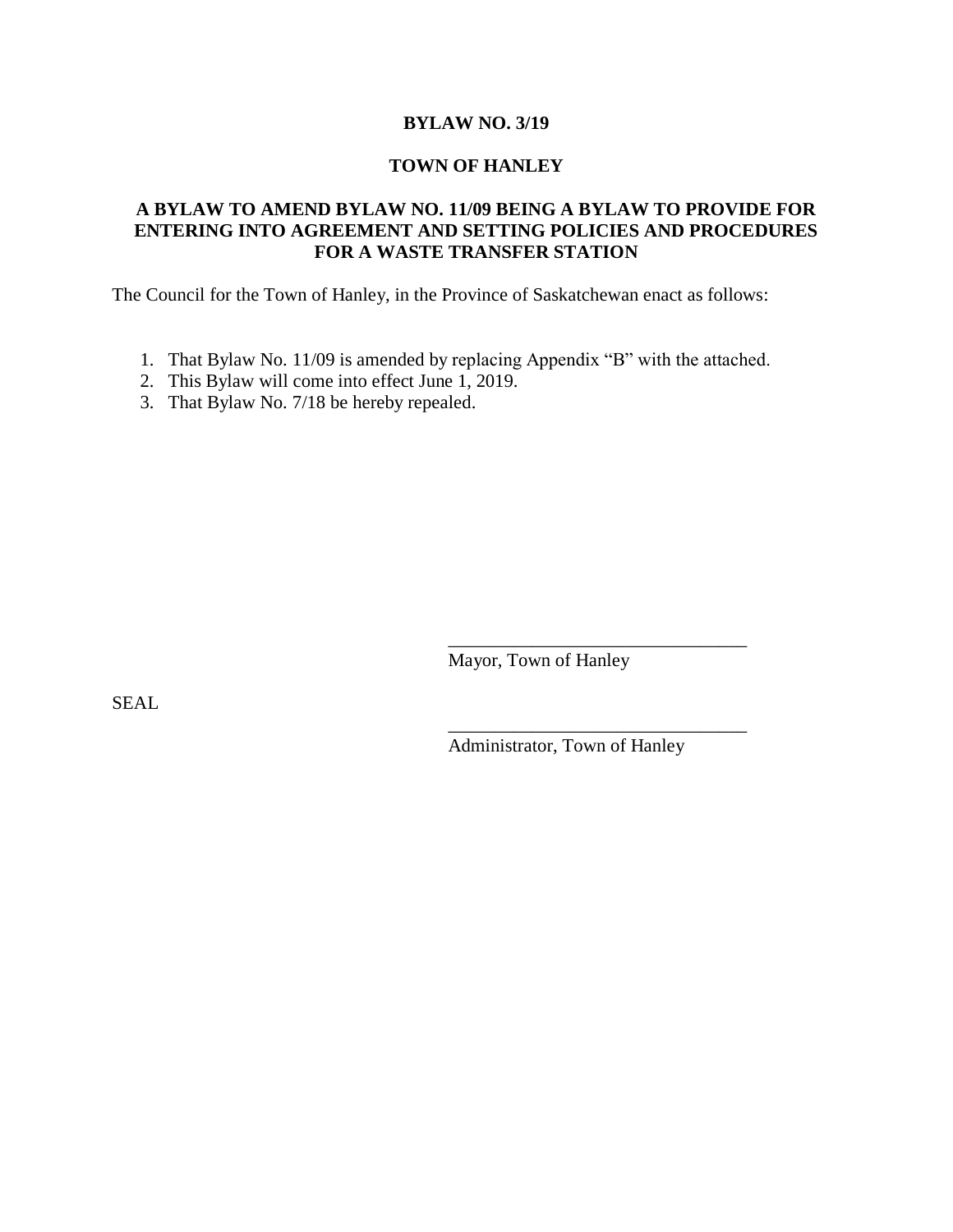Load size shall be determined by the Town of Hanley or its agent, whose decision will be final.

If the load is mixed types of waste, it must be sorted by the person wishing to dispose of the waste into the appropriate designated areas.

If the load is mixed types of waste and the person wishing to dispose of the waste does NOT sort the waste into the appropriate designated areas, they will be subject to the penalty pursuant to section 21 of the "Waste Transfer Station" bylaw.

THE CHARGES MUST BE APPLICABLE FOR ANY ITEM THAT WOULD GO INTO THE LORAAS BIN

THIS AREA IS DESIGNATED AS A TRANSFER STATION THEREFORE EVERY ITEM BROUGHT INTO THE STATION MUST BE TRANSFERRED OUT (or burned in the clean or raw wood pit as supervised by Town Foreman).

The fees are set by the Town Council. If at all possible, purchase a bag tag for \$4 each and place items in bags to be disposed of in Loraas bin.

CONCERNS REGARDING THE POLICIES OF THE TOWN OF HANLEY TRANSFER STATION ARE TO BE DIRECTED TO THE TOWN ADMINISTRATOR OR COUNCILLORS.